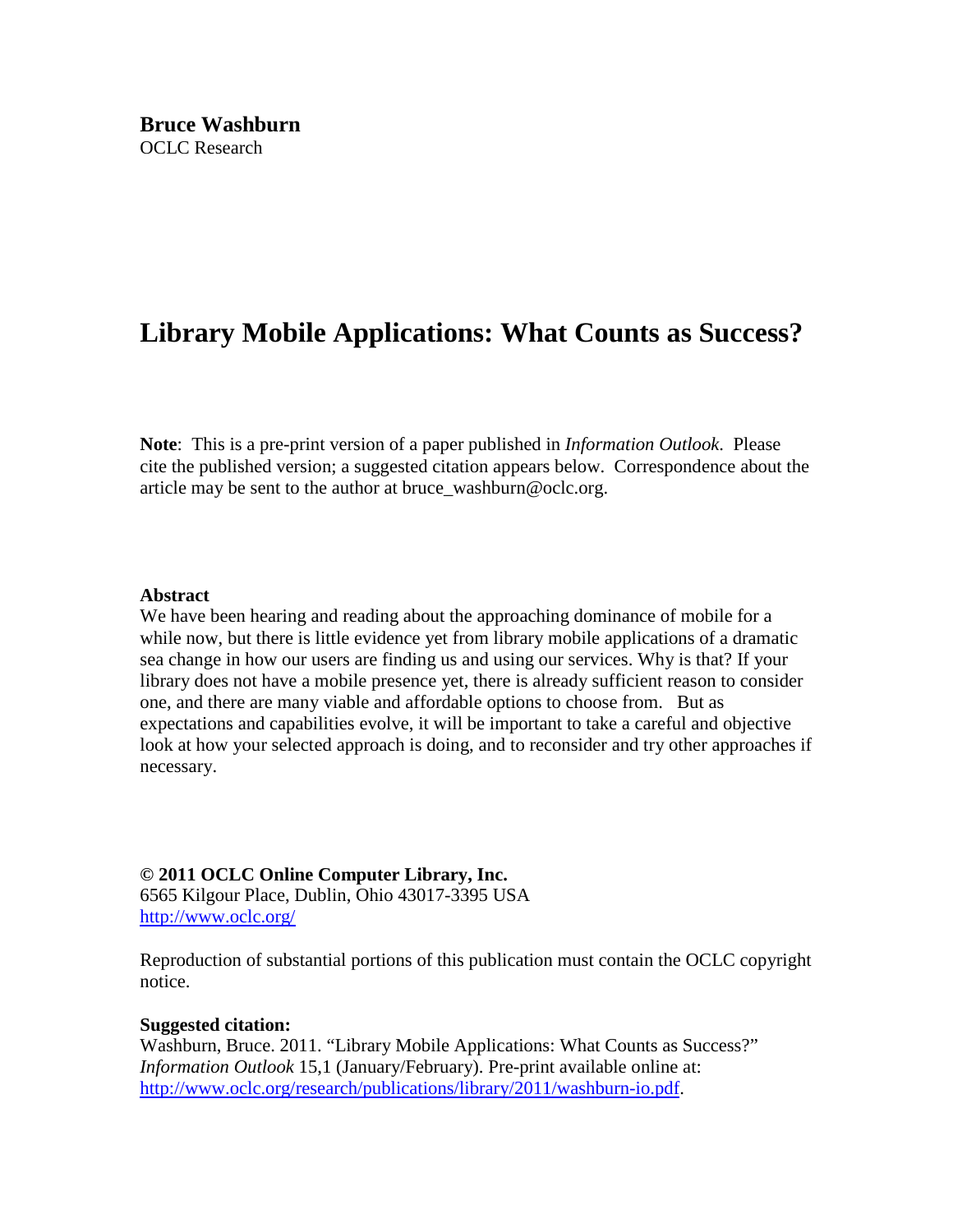*What's really important right now is to get the mobile architecture right. Mobile will ultimately be the way you provision most of your services. The way I like to put it is, the answer should always be mobile first.[1](#page-1-0)*

We've been hearing and reading similar statements about the approaching dominance of mobile for a while now. But there's little evidence yet from library mobile applications of a dramatic sea change in how our users are finding us and using our services. Is that due to over-hyped expectations about this transition, or does it have something more to do with the mobile library applications we're building, or the metrics we apply to counting how they are used? Or is it a wave that continues to build but isn't quite here yet?

### **First, what do we mean by Library?**

When we talk about library mobile apps, the word "library" could mean several different things.

• It could mean just the library catalog,

 $\overline{a}$ 

- or that plus other services provided by the library,
- or those plus other services available from the institution of which the library is one part.
- Or it could mean ways in which library resources are made visible in applications constructed by those outside the library world.

Some library mobile apps concentrate on the library catalog. Search and discovery of the catalog can sometimes be implemented relatively quickly, in particular if the system that supports the website for the catalog offers an out-of-the-box mobile solution.

In some recent surveys of mobile users of library services<sup>[2](#page-1-1)</sup>, the library catalog was not the most used or desired service. Other services such as looking up library hours, reserving a study room or computer, checking out materials, paying fines, and reading electronic resources were of as much interest as searching the library catalog; in most

<http://www.oclc.org/research/publications/library/2011/washburn-io.pdf> Page 2 of 7.

<span id="page-1-0"></span><sup>&</sup>lt;sup>1</sup> "Eric Schmidt on Google's 'mobile first' attitude, weaknesses", Anthony Ha, Mobile Beat, April 12, 2010. http://venturebeat.com/2010/04/12/eric-schmidt-mobile-first/

<span id="page-1-1"></span><sup>&</sup>lt;sup>2</sup> "Mobile Technologies in ARL Libraries: Status and Prospects", Bob Gerrity and Diane Bruxvoort, Presentation at the 157<sup>th</sup> ARL Membership Meeting, October 13-14, 2010. <http://www.arl.org/resources/pubs/mmproceedings/157mm-proceedings.shtml>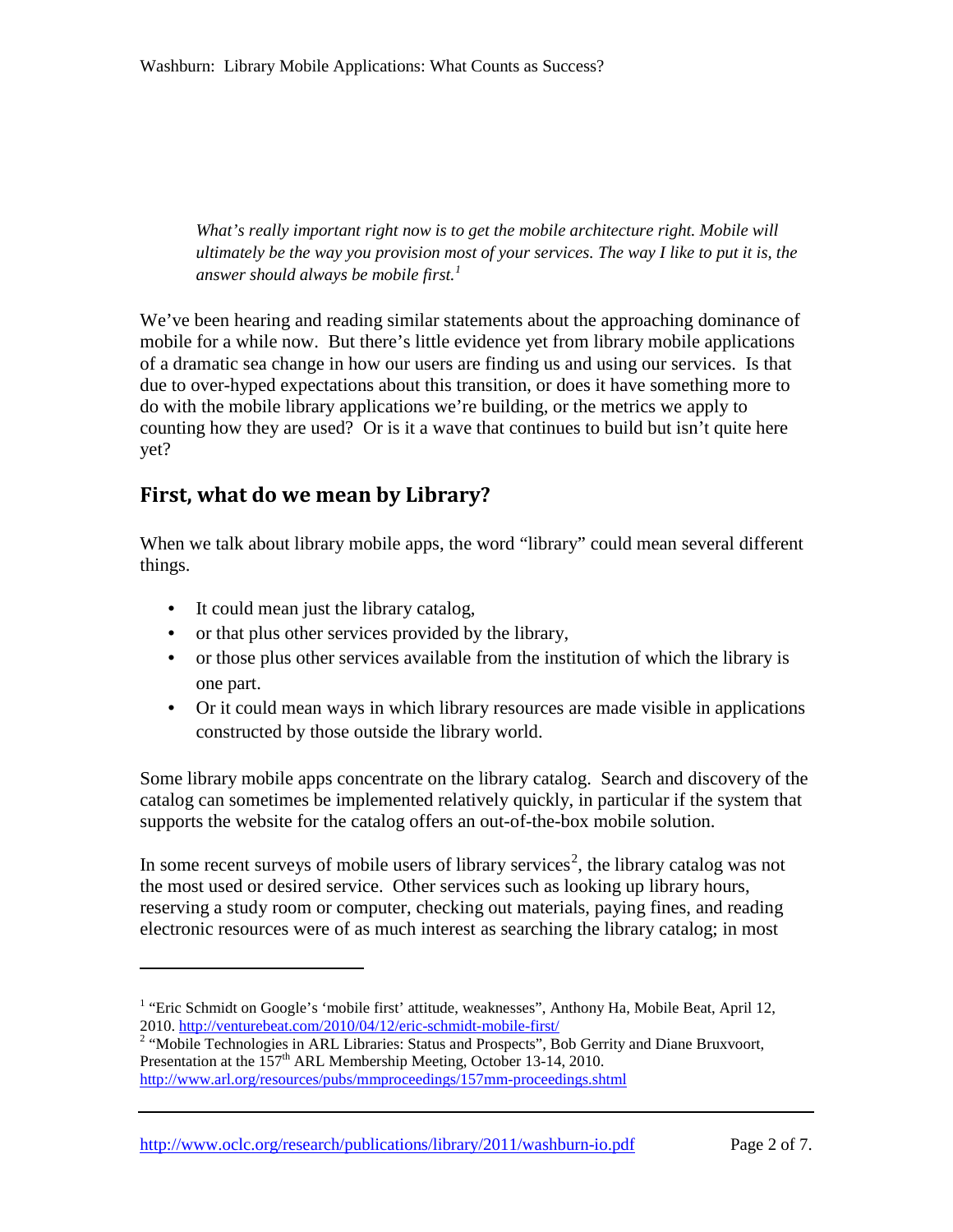cases much more important. It may be especially important for special libraries to provide mobile access to user accounts, in order to view the status of checked out materials, check current awareness lists, and to obtain direct access to online resources from a mobile device.

Some library apps are doing a particularly good job of delivering those commonly-used, often-requested features in the mobile context. While access to the catalog is still present, quick status checks, information lookups, and mobile contacts are also highly visible.

# **The Mobile Context, in Context**

As devices and networks evolve, the distinctions between a computing experience that one would consider "mobile" and one that isn't are sometimes blurring. The phrase "mobile context" has been a way to characterize the intersection of a person's location, social network connections, mobile device attributes, time, and preferences. While it may be true that "mobile will be the way you provision most of your services", it probably is not true that users of your services will always be on the move, away from their home or work environment, and relying exclusively on mobile devices such as iPhones, iPads, Android phones, Blackberrys, etc. However, many people are working in that context now, and it's for that community and context that many mobile applications have been geared.

You can see some of this at play in the use cases that are so well supported by mobile applications that are now becoming widely used for academic class registration. If you can quickly check to see what classes are still available and who among your friends might be enrolled or may have advice to offer, and can register no matter where you are as long as you have a mobile device and a network, you've experienced something that is ideally suited to that mobile context. In fact, it might not be as effective using a more fully-featured application: in this case less is more.

So, before considering how to evaluate and measure the use of our mobile applications, we should be asking hard questions about whether the applications we're developing make sense in that mobile context. Considering the mobile context early in an application's development can help clarify its most important features.

### **In the Trough of Disillusionment**

While considering the mobile context in which your users may connect is an important part of the planning behind a mobile offering, it is also important to have tempered expectations. In particular for newer technologies for which the world has very high hopes, it can be easy to get swept up in the excitement, and to deliver almost any nominal solution in order not to be seen as falling behind.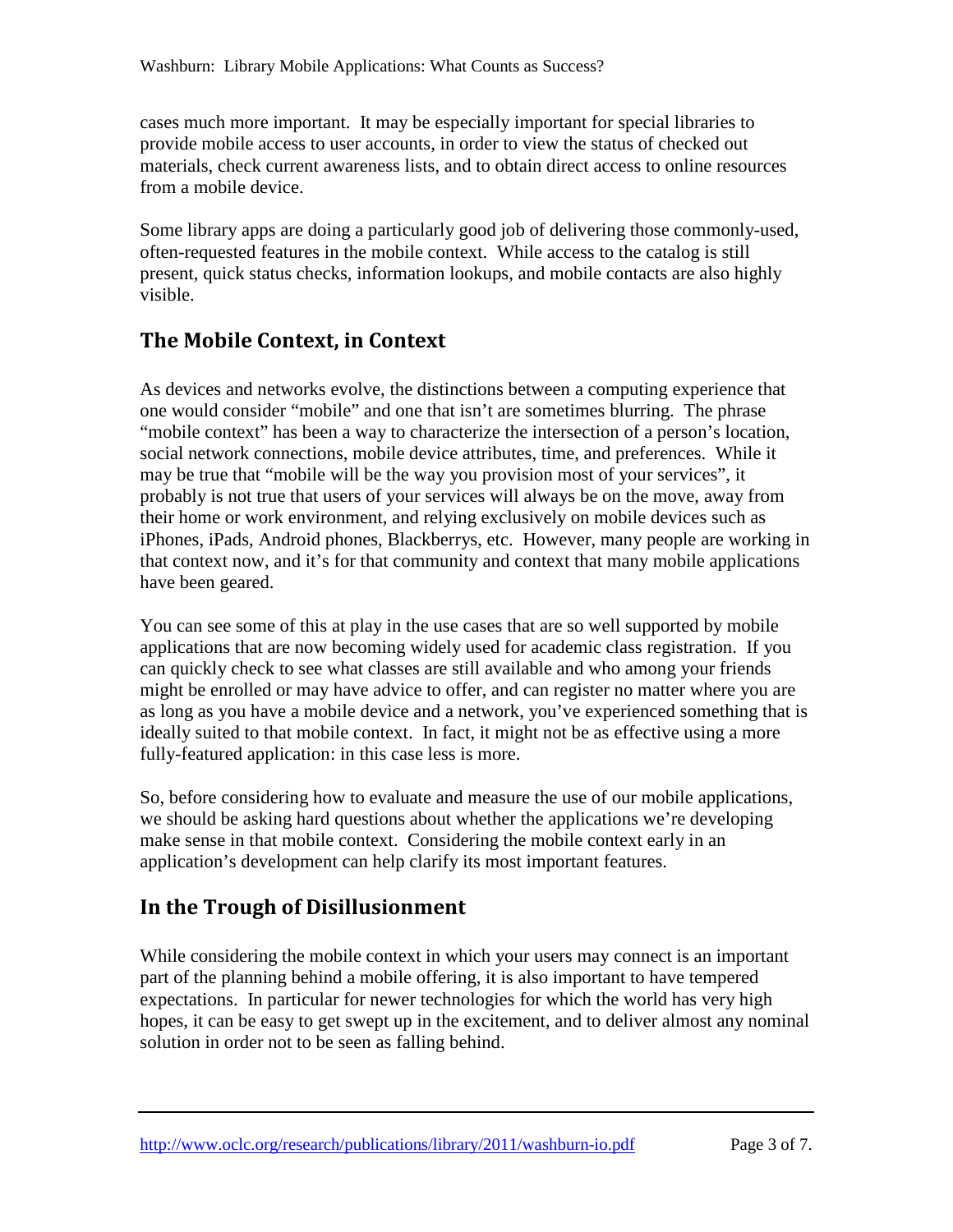The Hype Cycle<sup>[3](#page-3-0)</sup> is a way to evaluate the maturity and adoption of various technologies. It was developed by Gartner, Inc., and includes these stages:

- Technology Trigger an event that generates significant interest: breakthrough, product launch.
- Peak of Inflated Expectations publicity generates over-enthusiasm and unrealistic expectations. Some successful applications, more failures.
- Trough of Disillusionment Failure to meet raised expectations leads to dismay.
- Slope of Enlightenment Though no longer the subject of frenzied attention, some businesses continue to work with, and learn the benefits and practical applications of, the technology.
- Plateau of Productivity Technology benefits can be shown and are accepted. Later generations of the technology are more stable. Productivity and expectations at this stage vary, depending on how widely applicable the technology becomes.



Where would library mobile apps fall on this curve?

•

In my view, they are somewhere on the downward slope of the Trough of Disillusionment. That's a period in the cycle when consolidation is occurring, and we're seeing some of that with the advent of commercial and open source solutions for providing native and mobile web apps, from library system vendors, MIT Mobile<sup>[4](#page-3-1)</sup>, Terribly Clever Design, Boopsie<sup>[5](#page-3-2)</sup>, and others. It's also a time marked by some successes but more failures. Though success metrics for library mobile apps aren't universally understood and agreed upon, obvious success stories aren't yet numerous.

It also follows a period when expectations for adoption and success may have been raised unrealistically high. There is certainly much enthusiasm and interest in the library community about mobilizing library resources. It's been there, frankly, for years. From

 $\overline{a}$ 

<http://www.oclc.org/research/publications/library/2011/washburn-io.pdf> Page 4 of 7.

<span id="page-3-0"></span><sup>&</sup>lt;sup>3</sup> Gartner Hype Cycle, <u>http://www.gartner.com/technology/research/methodologies/hype-cycle.jsp</u>. Image from Wikipedia Commons, http://en.wikipedia.org/wiki/File:Gartner Hype Cycle.svg

<span id="page-3-1"></span><sup>&</sup>lt;sup>4</sup> Mobile site: MIT Libraries,  $\frac{http://libraries.mit.edu/mobile-site/5}$  Boopsie[, http://boopsie.com](http://boopsie.com/)

<span id="page-3-2"></span>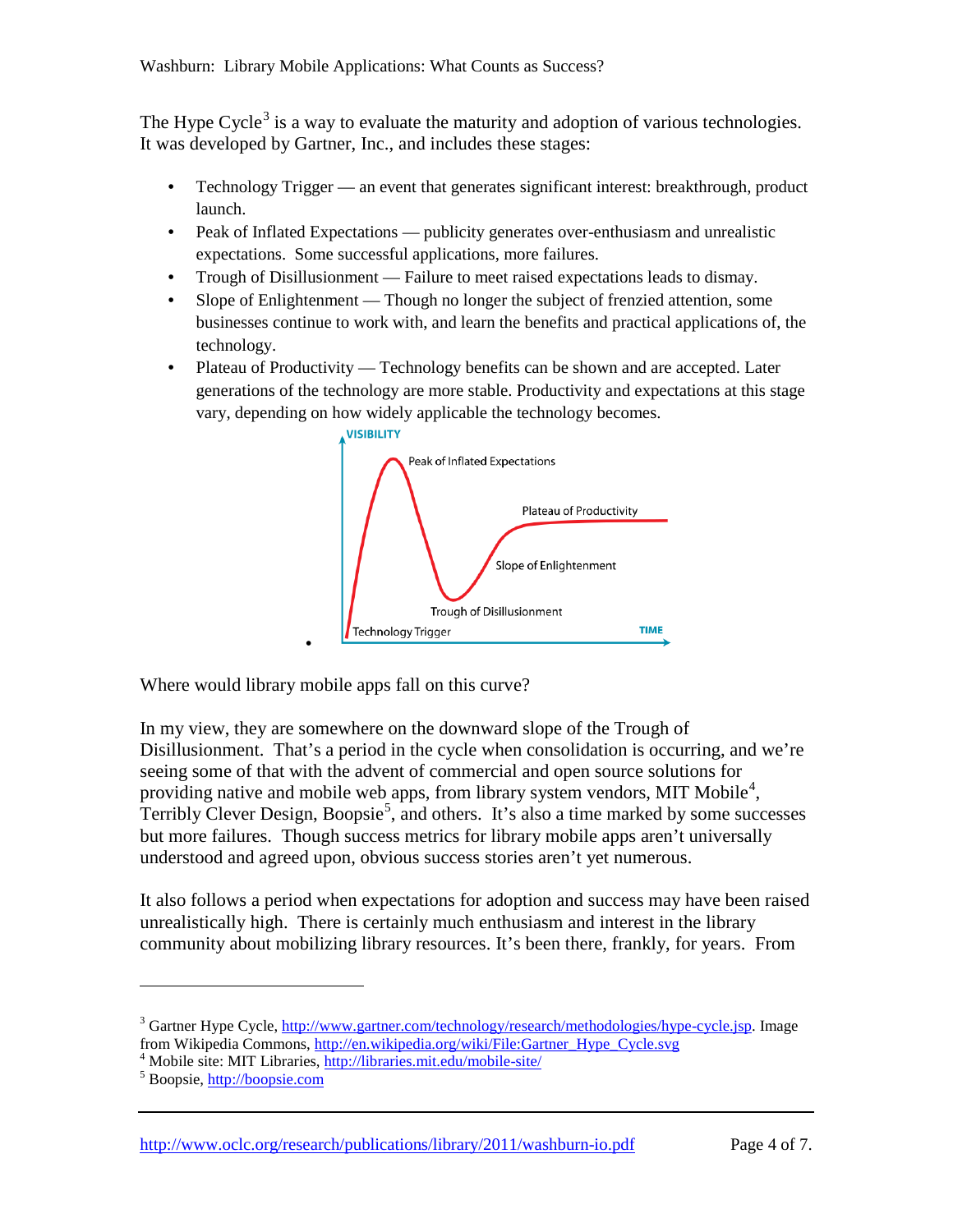what we can see so far, there isn't corresponding evidence of widespread adoption and use of the results of those development efforts. At best, these applications may be partially displacing use that would have otherwise occurred in a desktop application. At worst, they may be either frustrating users by not delivering fully on the expected promise, or being otherwise missed or ignored.

The notion that the path from innovation to adoption of a technology isn't linear, but instead looks more like an S-curve, isn't original to Gartner. Here's Paul Saffo discussing the concept:

*… it is tempting to wish that this cycle of expectation and disappointment could be avoided. In fact, the cycle is an essential part of the innovation process. It is a collective measure of our goals, and the distance that must be traversed in order to realize them.* [6](#page-4-0)

### **What does Success look like?**

 $\overline{a}$ 

I think the coffee bar webcam available through the North Carolina State University Libraries mobile interface<sup>[7](#page-4-1)</sup> is a near-perfect mobile application. It takes the mobile context into account and delivers a reliable and easy to access utility that provides real value. If you're a student working inside D. H. Hill Library and need another cup of coffee, but are pressed for time, you'd very much like to know if there's a line at the coffee bar. You don't want to get there and find a line wrapped around the corner. This app understands that need and that context, and delivers a simple solution, taking advantage of some straightforward infrastructure: a webcam shows the line and produces a feed that can be embedded on a web page, and a



mobile version of the web page is a click away from the home page of the library's mobile web app.

Does it help you find something on the shelf, check out a book, or read an electronic resource? No, but it makes for a better stay in the library. And, in early statistics presented by the app developers not long after the library's mobile site was launched, connections to this page accounted for about 40% of all mobile page views<sup>[8](#page-4-2)</sup>.

Though this application comes from an academic library environment, the pattern it represents is common. All types of libraries maintain physical, real-world resources that

<span id="page-4-2"></span> $8$  "Library in Your Pocket – Strategies and Techiniques for Developing Successful Mobile Services", David Woodbury and Jason Casden. North Carolina State University, January 20, 2010, <http://www.educause.edu/Resources/LibraryinYourPocketStrategiesa/195003>

<http://www.oclc.org/research/publications/library/2011/washburn-io.pdf> Page 5 of 7.

<span id="page-4-0"></span><sup>&</sup>lt;sup>6</sup> "'Revolution', the Hype Word of Computer Industry Advances'', Infoworld, February 4 1991, p. 60<sup>7</sup> North Carolina State University Libraries mobile site: http://www.lib.ncsu.edu/m/about.html

<span id="page-4-1"></span>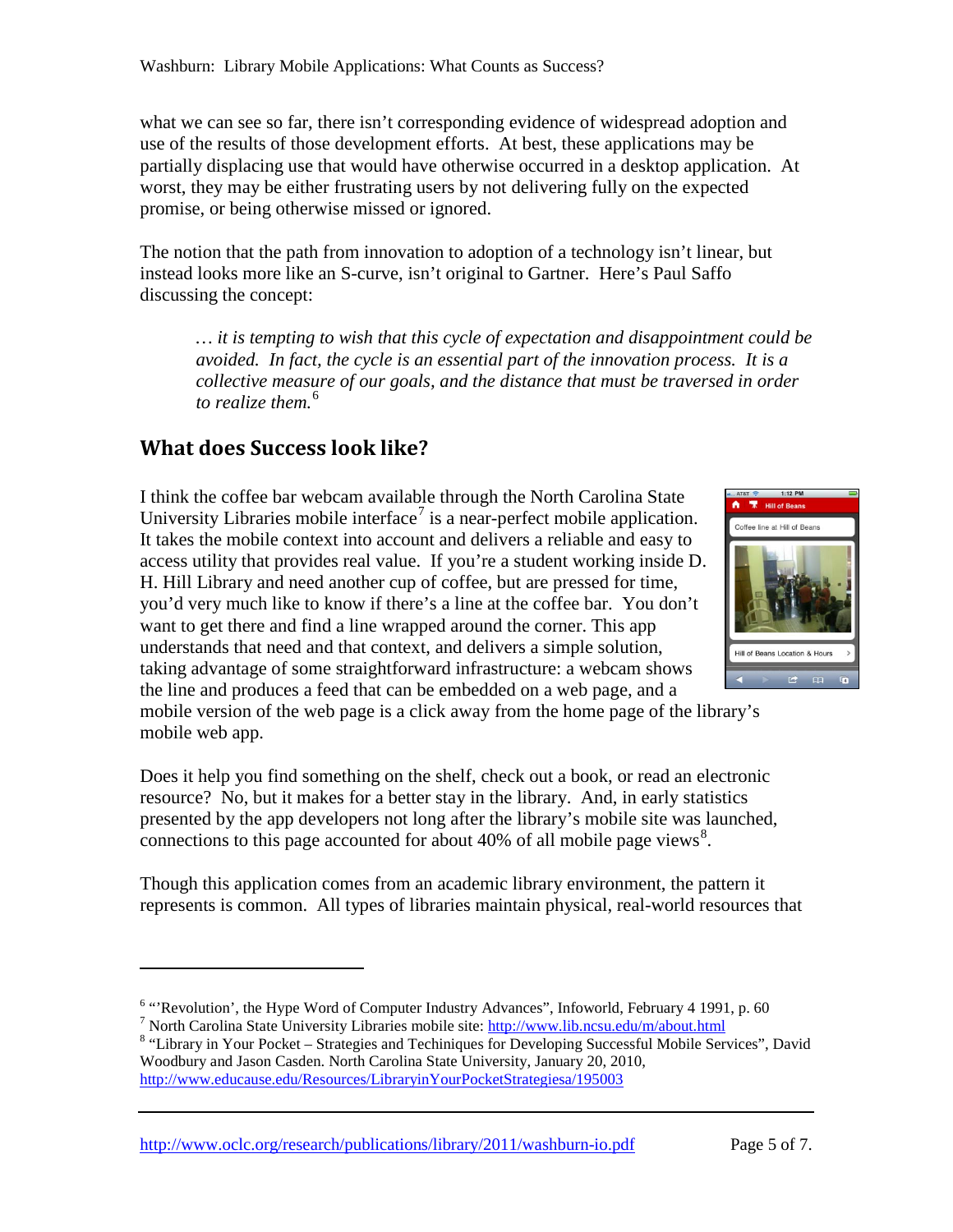experience fluctuating demand, where a quick mobile view of that demand can add quite a bit of operational efficiency.

# **Mobile Success Metrics**

 $\overline{a}$ 

Mobile metrics are challenging. As applications and mobile technologies are evolving in tandem, it can be difficult to determine how best to measure what's working and what  $isn't^9$  $isn't^9$ .

I worry that the enthusiasm surrounding mobile has led to the implementation of some solutions that are a problematic fit for their context, and that have not had their use examined, let alone evaluated. This situation is not unique to the library world: a 2010 Omniture Online Analytics survey indicated that less than 75% of marketers that use mobile actually measure visitors coming to their site via mobile devices, and less than 25% are satisfied with their mobile metrics $^{10}$  $^{10}$  $^{10}$ .

Though I won't address specific applications and practices for measuring and evaluating use of library mobile applications, the following strategies have been useful for us and others:

**Set your expectations, and measure whether they are being met.** You can best determine the levels of use that would be, in your view, justification for having delivered the mobile application. Find ways to measure those use levels to see where you fit. We've seen mobile applications that get only 1% of the use of their "desktop" application counterparts, but in certain contexts that may be expected, and sufficient to justify the mobile effort.

**Don't rely on non-mobile metrics for mobile apps.** It's common to count page views when evaluating the use of a conventional web application, but that can be problematic for mobile web apps. Effective mobile applications often try to greatly reduce the number of pages that need to be loaded and viewed, to speed up response time and reduce their user's data costs. User studies can help us determine whether users are getting to needed information more quickly and effectively; lower numbers of clicks and page loads is an indicator of success in this instance.

**Be smart about what you count.** Looking at the information architecture of the mobile app, and the key deliverables it intends to provide, can help determine what sorts of transactions should be counted. For example, if the application intends to make it easy for people to reserve a computer in the library, then count those transactions and the

<http://www.oclc.org/research/publications/library/2011/washburn-io.pdf> Page 6 of 7.

<span id="page-5-0"></span><sup>&</sup>lt;sup>9</sup> "Measure Your Mobile Initiatives", Ed Hewett, Aug. 11 2009, Omniture Industry Insights, <http://blogs.omniture.com/2009/08/11/measure-your-mobile-initiatives/><br><sup>10</sup> "Study Confirms Measure Mobile, Social, and Video Media ROI is Tough", June 15, 2010, BGAMedia,

<span id="page-5-1"></span><http://bgamedia.com/?p=1047>